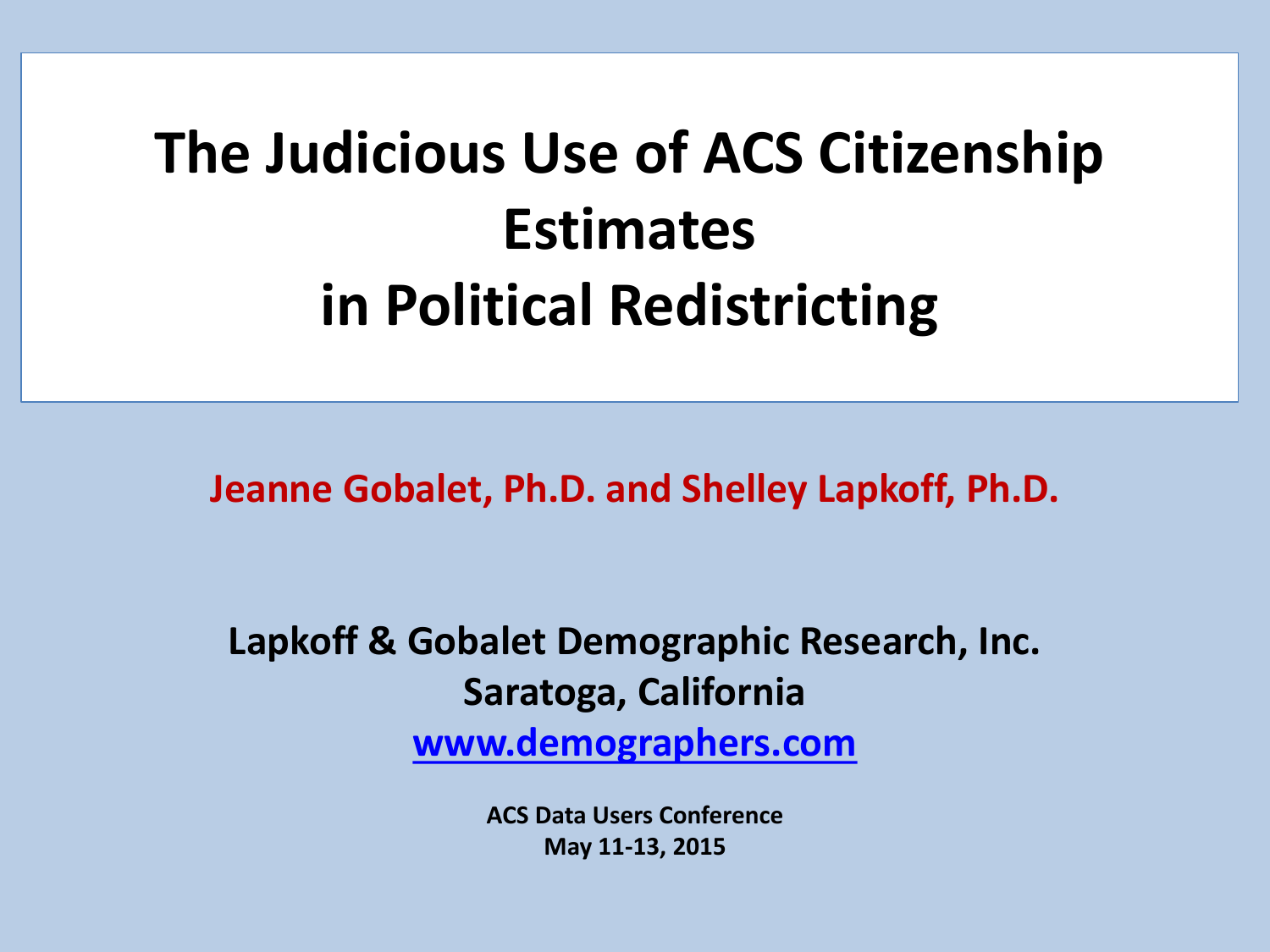# **Agenda**

- *Why investigate citizenship when redistricting?*
- *Only source of citizenship estimates = ACS*
- *Recommended procedures for making the estimates useful* 
	- *Compute citizenship rates by ethnicity by using a combination of the ACS special tabulation (numerator) and the regular ACS (denominator).*
		- *Decide which geographical level to use when computing citizenship rates*
	- *Apply citizenship rates to the decennial Census populations.*
	- *Calculate confidence levels after aggregating population estimates into election districts*
- *Conclusions*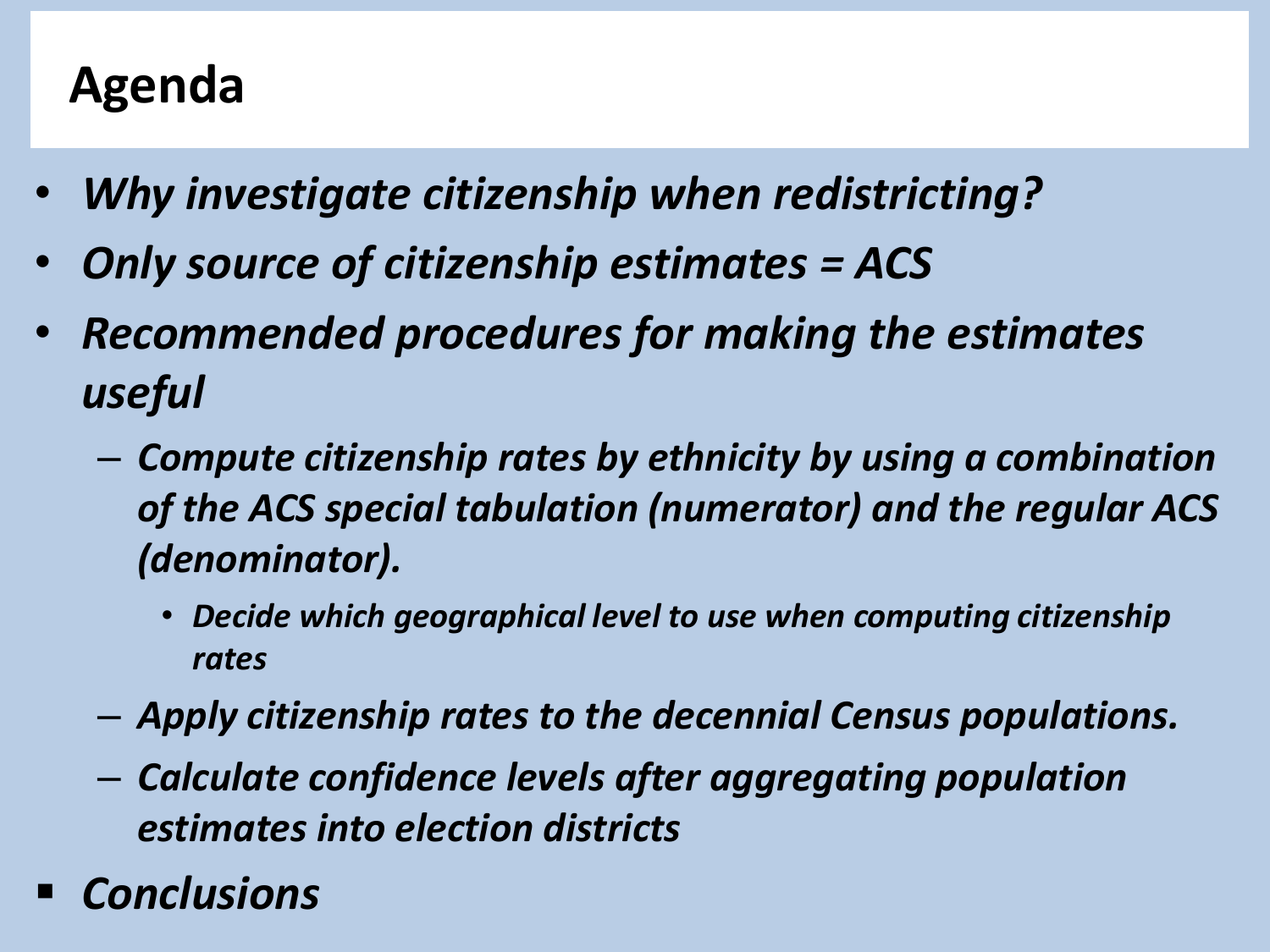# **Why investigate citizenship when redistricting?**

- *Citizen voting age population (CVAP) is an indicator of groups protected under the federal Voting Rights Act (VRA) level of potential to elect candidates of choice).*
- *When districting plans are challenged under the VRA, a CVAP share of 50 percent or more for protected groups is the gold standard used by the courts to evaluate VRA compliance.*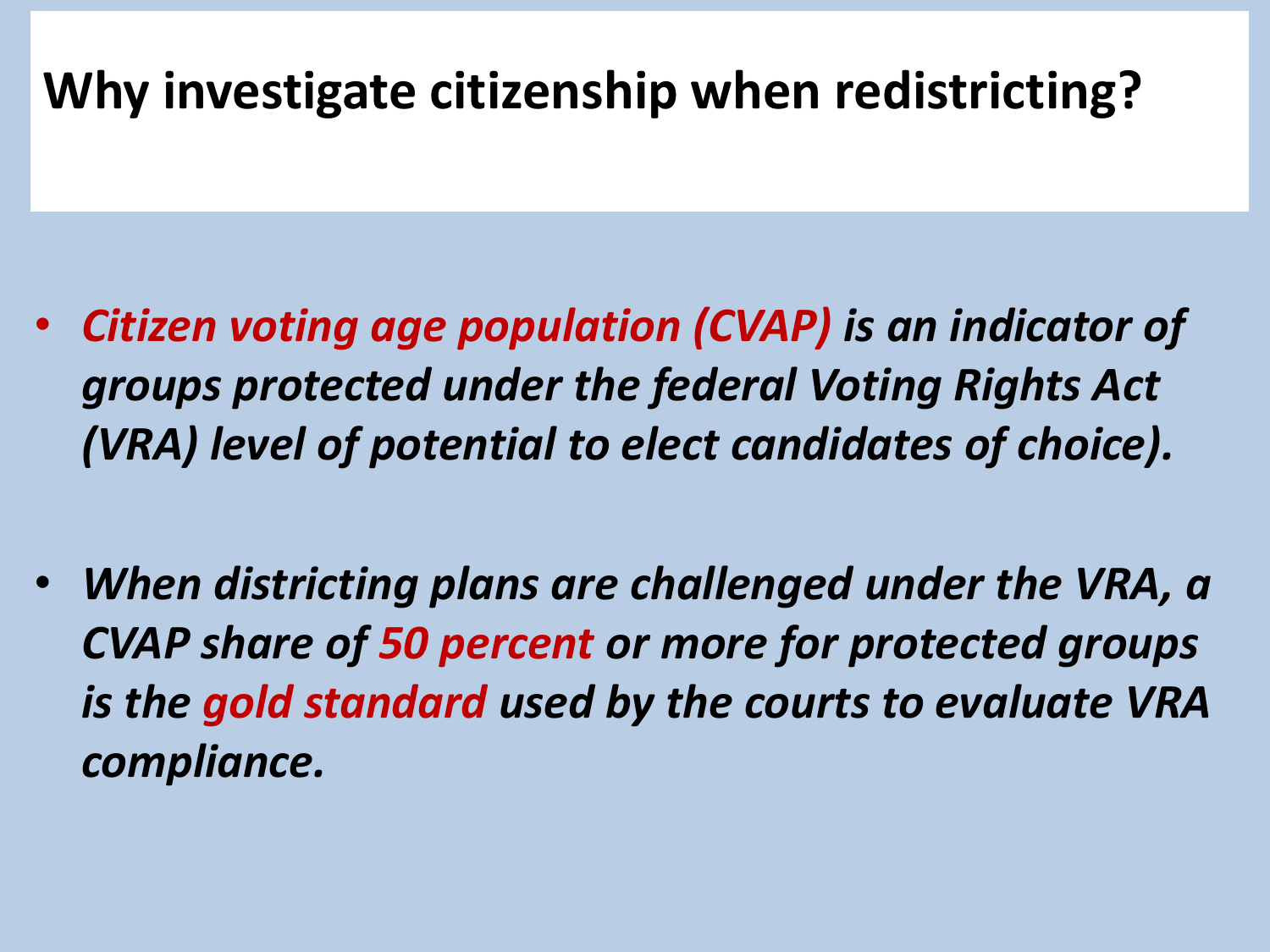**In one districting case, the plaintiff's (non-demographer) plan-maker computed Hispanic CVAP differently, with quite different results.** 

| <b>Election district</b> | <b>Plaintiff's Estimate</b> | <b>Our Estimate</b> | <b>Difference</b> |
|--------------------------|-----------------------------|---------------------|-------------------|
|                          | 31%                         | 36%                 | $-5%$             |
| $\mathbf{2}$             | 59%                         | 68%                 | $-9%$             |
| $\overline{3}$           | 32%                         | 40%                 | $-8%$             |
| $\overline{4}$           | 53%                         | 60%                 | $-8%$             |
| 5                        | <b>24%</b>                  | <b>26%</b>          | $-2%$             |
| <b>Total</b>             | 38%                         | 45%                 | $-7%$             |

#### **Hypotheses:**

**He used CVAP estimates directly (without computing rates) He used block group estimates (ignoring MOEs)**

**It matters to be careful that you do it right (even if it takes a lot longer) because there can be very different conclusions when inferior procedures are used. This is especially true if litigation is involved.**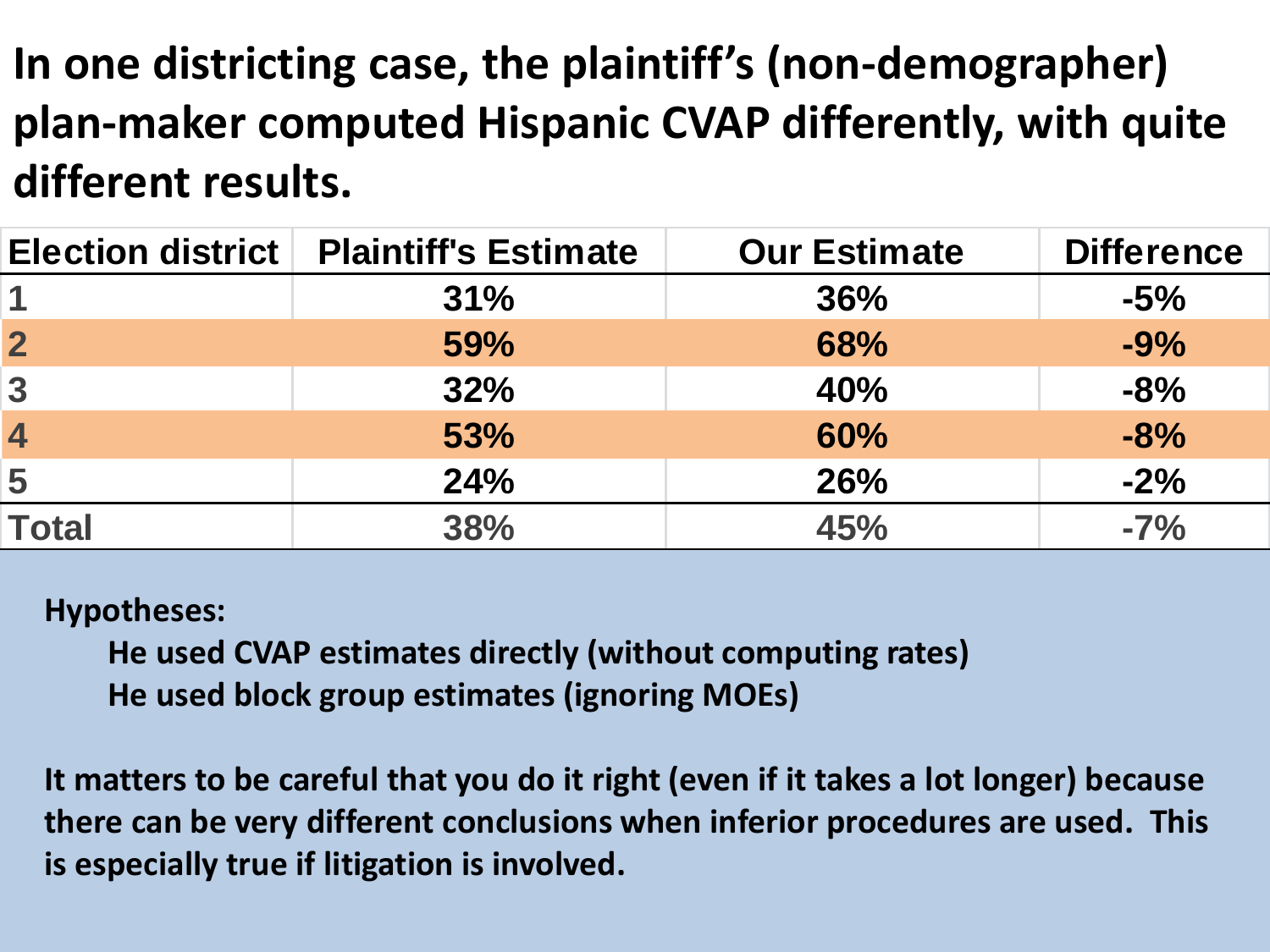## *The latest CVAP estimates*

*http://www.census.gov/rdo/data/voting\_age\_population\_by\_citizenship\_and\_race\_cvap.ht ml*

**Voting Age Population by Citizenship and Race (CVAP) 2009-2013 American Community Survey 5 year estimates (a special tabulation)**

#### **Available for:**

- **Nation**
- **State**
- **County**
- **Place**
- **MCD (Minor Civil Division - only for CT, ME, MA, NH, RI, VT, MI, WI, NJ, NY, MN, and PA)**
- **Tract (only CVAP estimates, no VAP estimates)**
- **Block Group (only CVAP estimates, no VAP estimates)**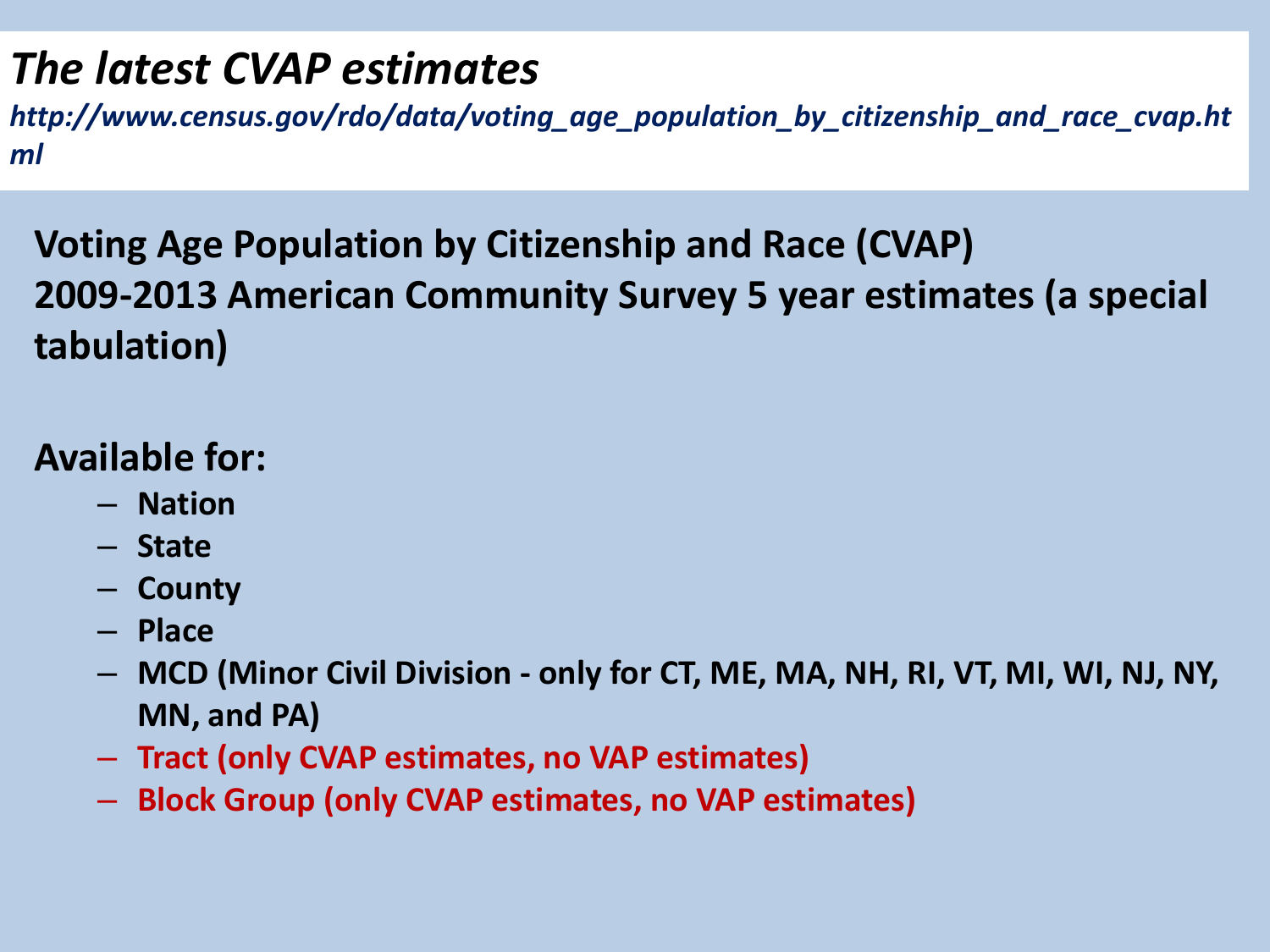### *Older CVAP estimates (special tabulations)*

*[http://www.census.gov/rdo/data/voting\\_age\\_population\\_by\\_citizenship\\_and\\_race\\_cvap.ht](http://www.census.gov/rdo/data/voting_age_population_by_citizenship_and_race_cvap.html) [ml](http://www.census.gov/rdo/data/voting_age_population_by_citizenship_and_race_cvap.html)*

### **Voting Age Population by Citizenship and Race (CVAP) ACS 5-year estimates (for tracts and block groups, only CVAP estimates, no VAP estimates) 2008-2012 2007-2011 2006-2010**

**2005-2009 (for Census 2000 geographical units)**

#### **Census 2000 Special Tabulation (STP 76): Citizenship by Race & Hispanic Origin (both VAP and CVAP estimates provided)**

 **(for Census 2000 geographical units, including tracts and block groups)**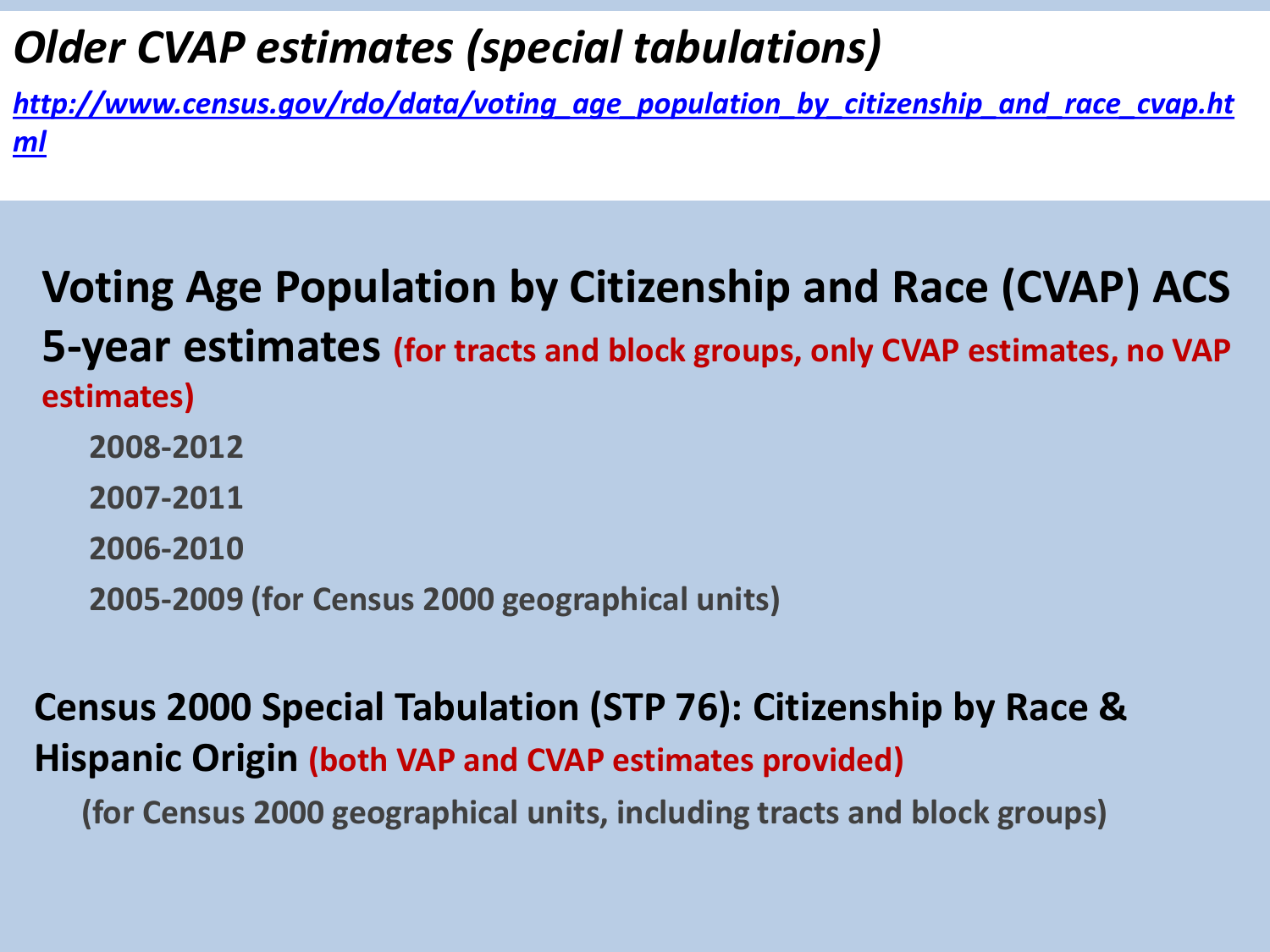# **Recommended procedure for making the ACS estimates useful**

- **1. Compute citizenship rates using ACS estimates.**
- **2. Choose geographical units that minimize error, yet reflect CVAP variations within the jurisdiction.**
- **3. Apply citizenship rates to decennial Census population counts.**
- **4. To compute margins of error, Follow Census Bureau recommendations when aggregating estimates across geographic areas or population subgroups.**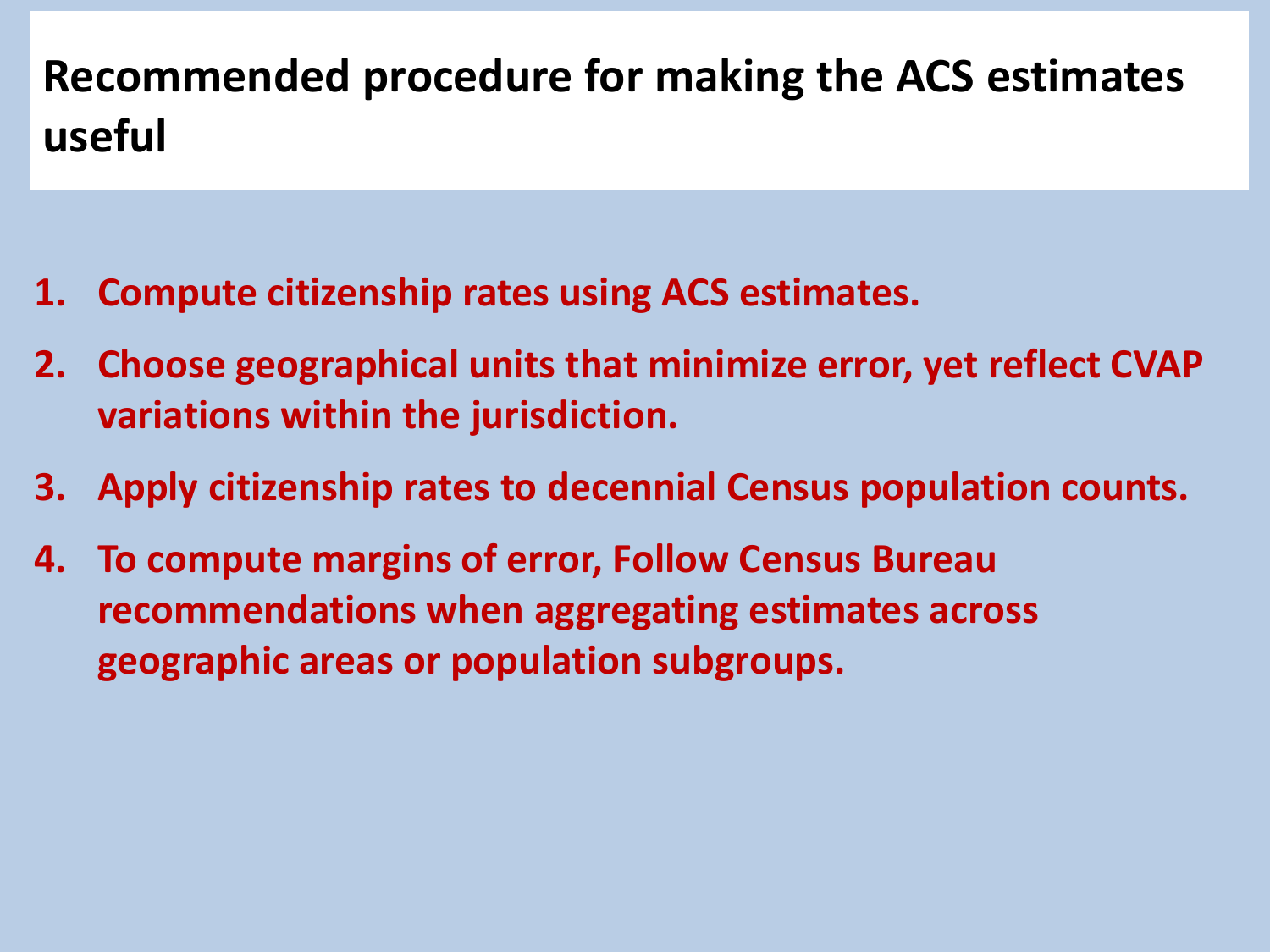**1. Recommended procedure: Compute citizenship rates, then apply to actual counts**

**Apply estimated citizenship rates for tracts to the block-level VAP counts from the decennial census.** 

**Rates are computed by dividing:**

- **special tabulation ACS estimates of citizenship, by race/ ethnicity, for the VAP by**
- **regular ACS estimates of the VAP, by race/ethnicity.**

#### **Complicated, but necessary!**

*Jorge Chapa, PhD, et al.Ana Henderson, JD, Aggie Jooyoon Noah, MA, Werner Schink, Robert Kengle, JD, "Redistricting: Estimating Citizen Voting Age Population." The Chief Justice Earl Warren Institute of Law and Social Policy, University of California, Berkeley Law School, September 2011.* 

*https://www.law.berkeley.edu/files/Redistricting\_PolicyBrief4\_forWeb.pdf*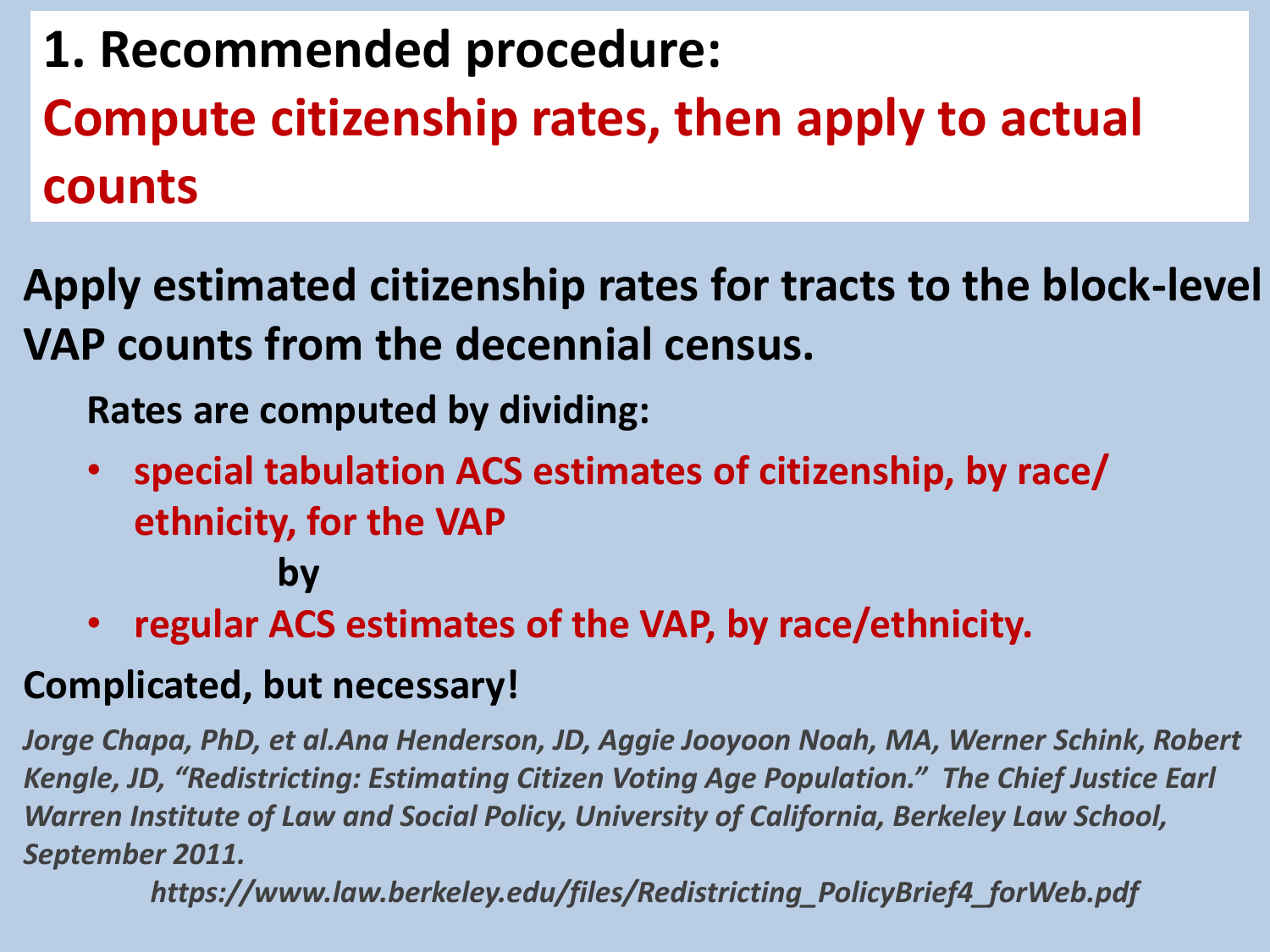### **Case Study:**

*Task was to design single-member election districts for the governing board of a jurisdiction in San Benito County, CA*



**2010 total population = 55,269**

**Large Hispanic population, with some areas of concentration**

#### **Five single-member election districts**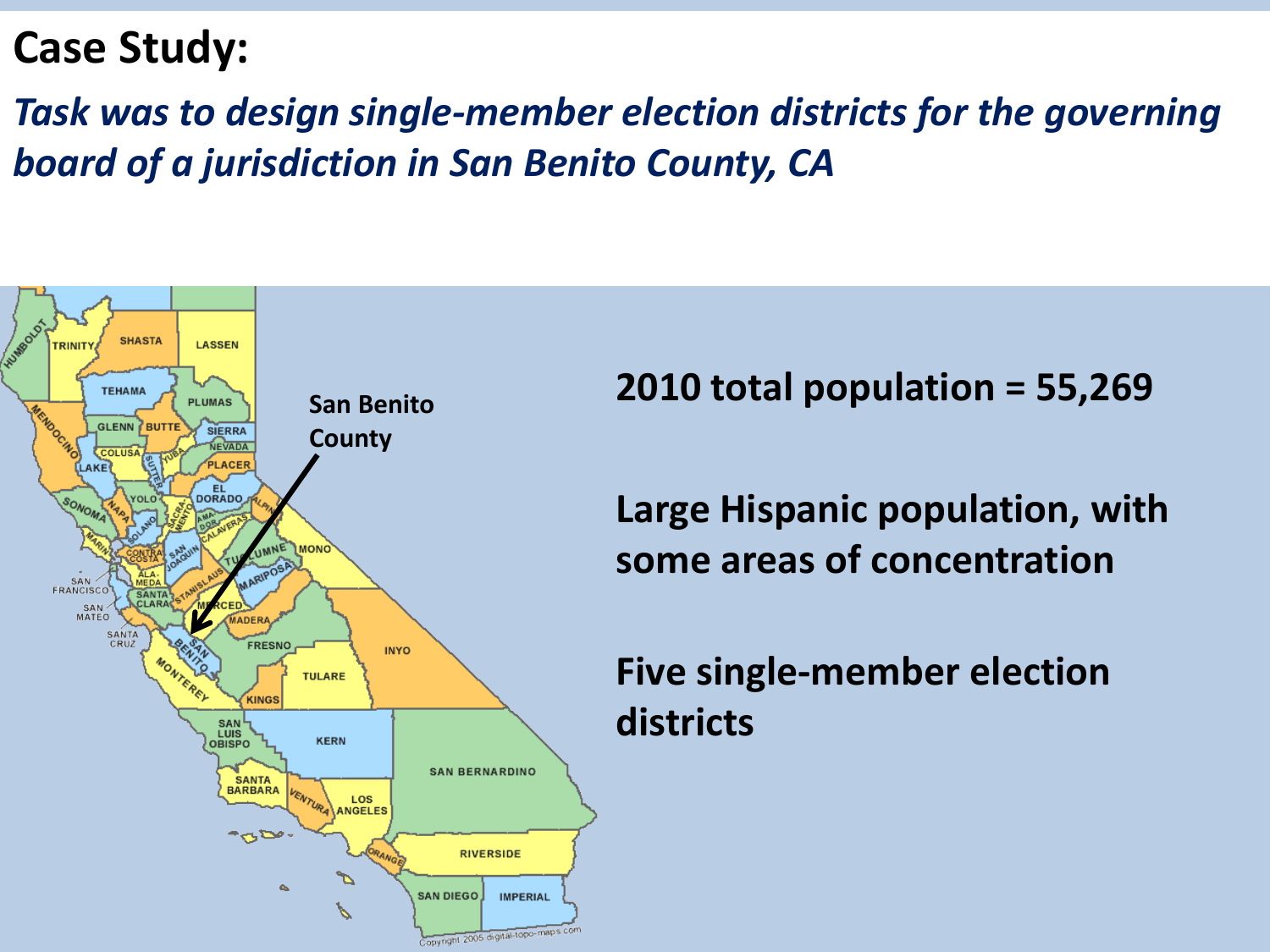# **Part of the block file (PL94-171 data) with CVAP and HCVAP estimates from ACS 2008-2012**

|                       | HVAP = Hispanic origin voting age population          |                 |                                             |                                            |
|-----------------------|-------------------------------------------------------|-----------------|---------------------------------------------|--------------------------------------------|
|                       | HCVAP = Hispanic origin citizen voting age population |                 |                                             |                                            |
|                       |                                                       | PL94-171 counts |                                             | <b>Estimates based</b><br>on ACS rates     |
|                       | <b>BLOCK ID</b>                                       | <b>HVAP</b>     | <b>County HCVAP</b><br>rate<br>(HCVAP/HVAP) | est total HCVAP<br>based on county<br>rate |
|                       | 060690002004096                                       | $\overline{2}$  | 0.694                                       | 1.4                                        |
|                       | 060690002004078                                       | $\overline{0}$  | 0.694                                       | 0.0                                        |
|                       | 060690002004062                                       | $\overline{0}$  | 0.694                                       | 0.0                                        |
|                       | 060690002004033                                       | 22              | 0.694                                       | 15.3                                       |
|                       | 060690002004081                                       | $\overline{0}$  | 0.694                                       | 0.0                                        |
|                       | 060690002005013                                       | 15              | 0.694                                       | 10.4                                       |
|                       | 060690002005016                                       | 0               | 0.694                                       | 0.0                                        |
|                       | 060690002005014                                       | 8               | 0.694                                       | 5.6                                        |
|                       | 060690002006015                                       | 0               | 0.694                                       | 0.0                                        |
|                       | 060690002004053                                       | 16              | 0.694                                       | 11.1                                       |
|                       | 060690002006017                                       | $\mathbf 0$     | 0.694                                       | 0.0                                        |
|                       | 060690002006006                                       | $\overline{2}$  | 0.694                                       | 1.4                                        |
|                       | 060690002004058                                       | $\mathbf 0$     | 0.694                                       | 0.0                                        |
|                       | 060690002004051                                       | 9               | 0.694                                       | 6.2                                        |
|                       | 060690002004050                                       | $\overline{2}$  | 0.694                                       | 1.4                                        |
| (from our Case Study) | 060690002004044                                       | 8               | 0.694                                       | 5.6                                        |
|                       | 060690002004089                                       | 20              | 0.694                                       | 13.9                                       |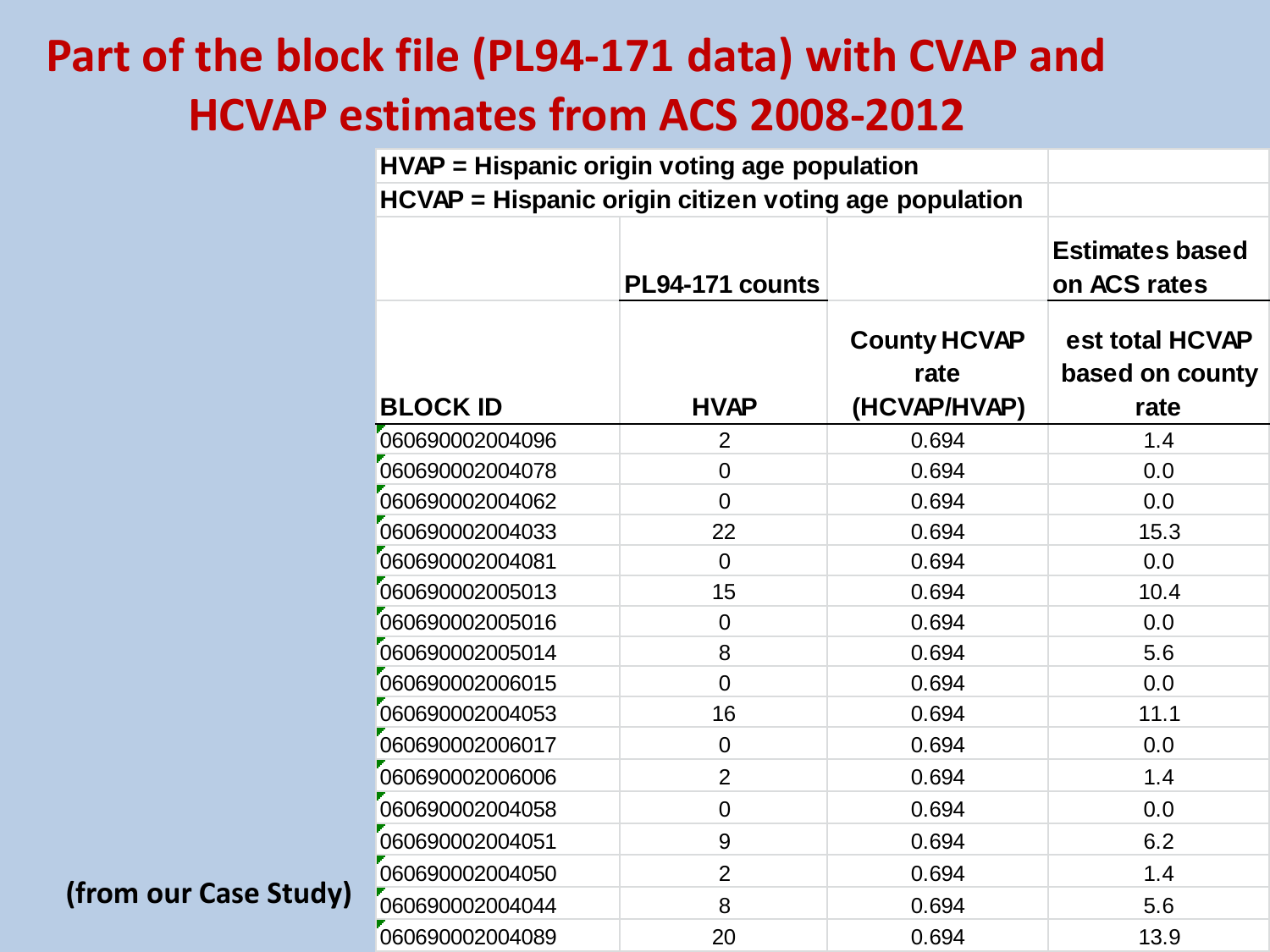# **Part of the block file (PL94-171 data) with CVAP and HCVAP estimates from ACS 2008-2012**

|                 | <b>HVAP</b>    | $\ast$ | rate    | $=$ est. HCVAP |  |
|-----------------|----------------|--------|---------|----------------|--|
| <b>BLOCK</b>    |                |        |         |                |  |
| 060690002004096 | $\overline{2}$ |        | 0.69395 | 1.39           |  |
| 060690002004078 | $\overline{0}$ |        | 0.69395 | 0.00           |  |
| 060690002004062 | $\Omega$       |        | 0.69395 | 0.00           |  |
| 060690002004033 | 22             |        | 0.69395 | 15.27          |  |
| 060690002004081 | $\Omega$       |        | 0.69395 | 0.00           |  |
| 060690002005013 | 15             |        | 0.69395 | 10.41          |  |
| 060690002005016 | 0              |        | 0.69395 | 0.00           |  |
| 060690002005014 | 8              |        | 0.69395 | 5.55           |  |
| 060690002006015 | $\overline{0}$ |        | 0.69395 | 0.00           |  |
| 060690002004053 | 16             |        | 0.69395 | 11.10          |  |
| 060690002006017 | $\Omega$       |        | 0.69395 | 0.00           |  |
| 060690002006006 | $\overline{2}$ |        | 0.69395 | 1.39           |  |

#### **(from our Case Study)**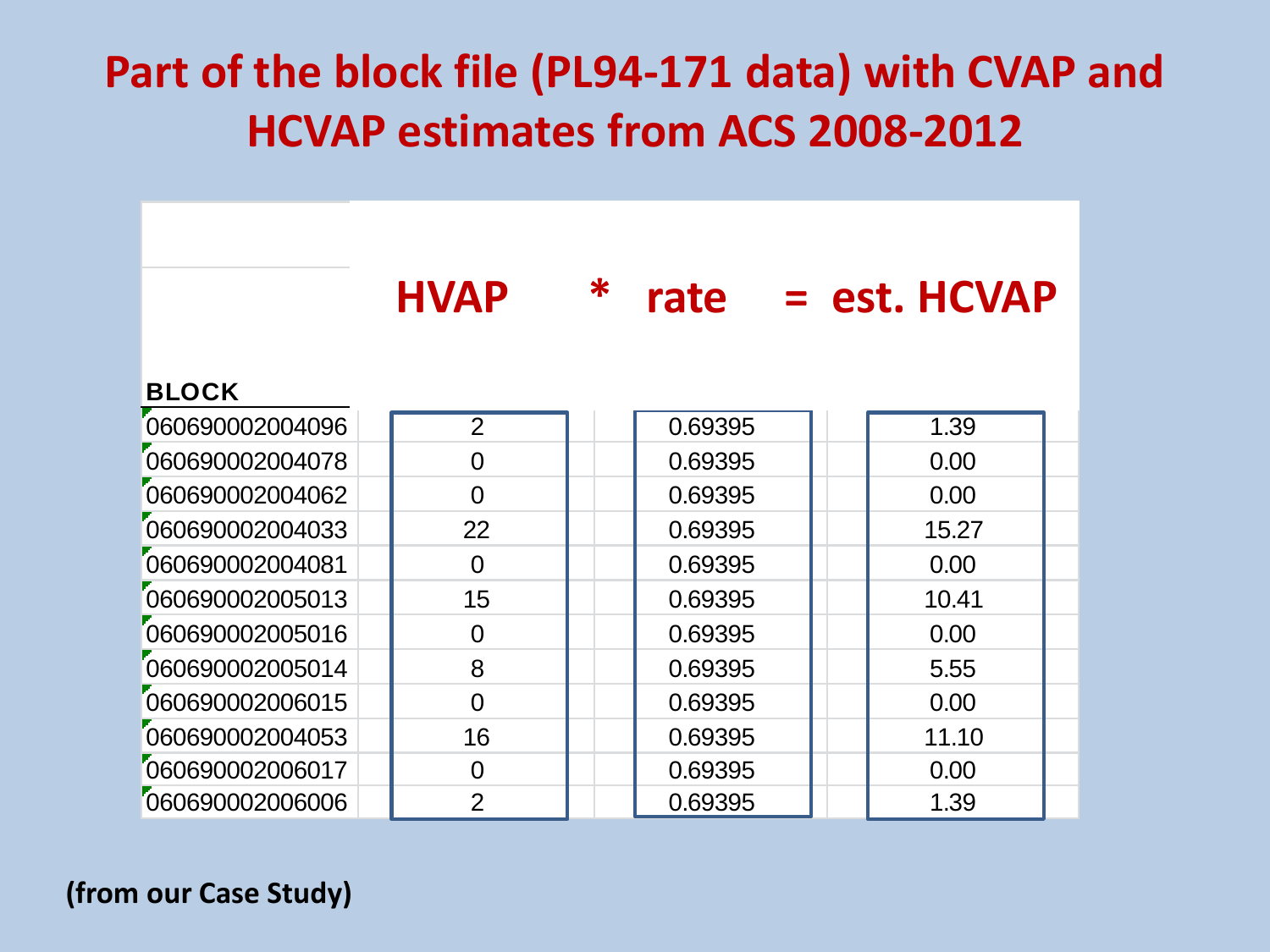**2. Recommended procedure: Choose geographical units that minimize error**

- **Election districts are usually constructed by combining Census blocks.**
- **Goal is to develop CVAP estimates that reflect spatial variations in citizenship patterns.**
- **Citizenship estimates for block groups have error margins that are much too large to be reliable. In most cases we prefer to use tract-based rates. Sometimes we use county rates because of large MOEs at the tract level.**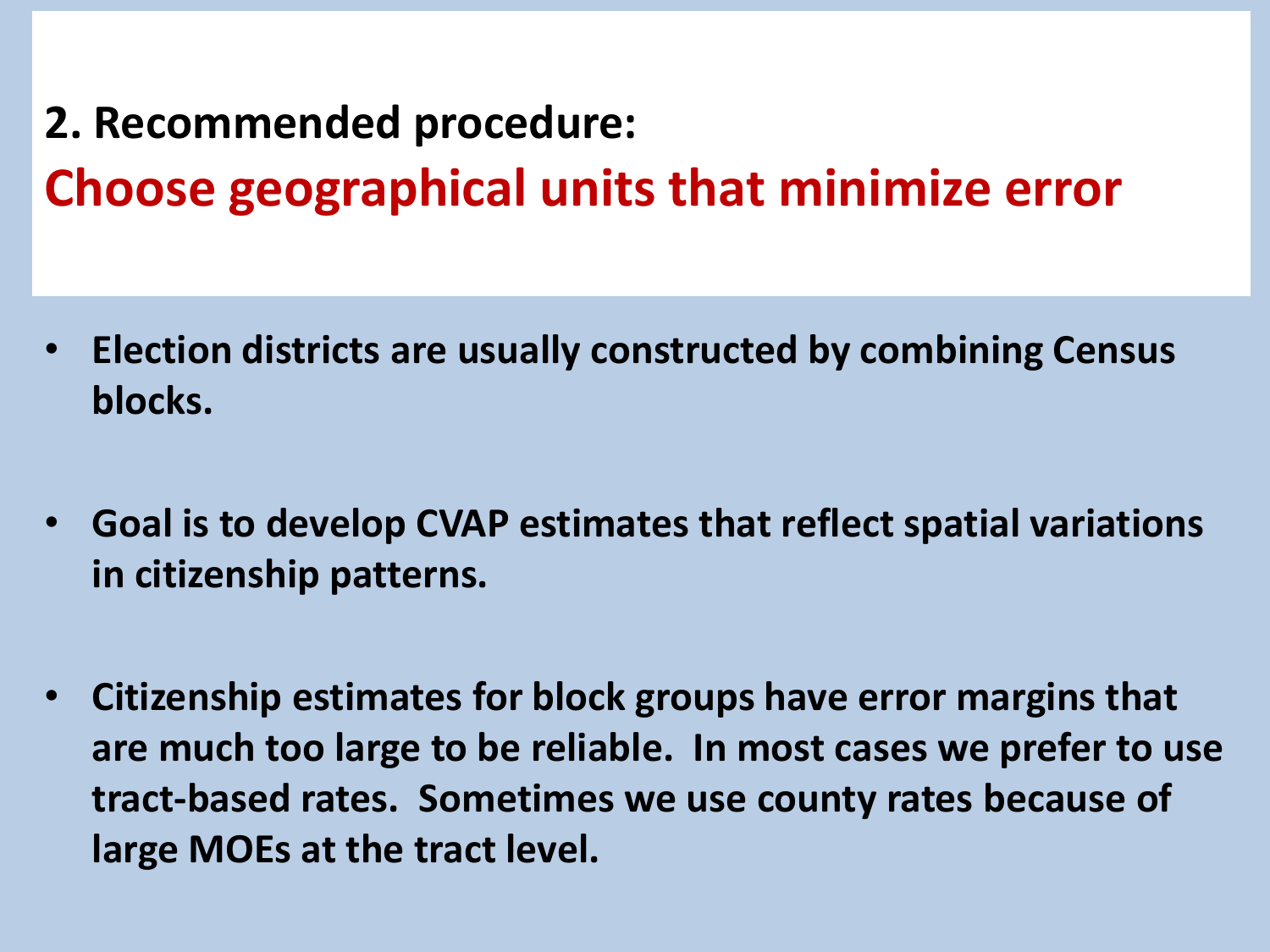**Very large error margins for this county's census tracts made it potentially very difficult to determine the share of Hispanics eligible to vote in various districting plans.** 

|                       |                     | <b>Estimated Hispanic CVAP</b> |     |                                |
|-----------------------|---------------------|--------------------------------|-----|--------------------------------|
|                       | <b>Tract Number</b> |                                |     | # Citizens $MOE +/ \% MOE +/-$ |
|                       | 5.02                | 2,525                          | 501 | <b>20%</b>                     |
|                       | 4                   | 2,090                          | 332 | 16%                            |
|                       | 6                   | 1,940                          | 368 | 19%                            |
|                       | $\mathbf 3$         | 1,640                          | 263 | 16%                            |
|                       | 7.02                | 1,330                          | 262 | <b>20%</b>                     |
|                       | $\boldsymbol{2}$    | 1,305                          | 321 | <b>25%</b>                     |
|                       | 7.01                | 1,170                          | 273 | 23%                            |
|                       | 1                   | 1,070                          | 212 | <b>20%</b>                     |
|                       | 5.01                | 1,060                          | 192 | 18%                            |
|                       | 8.01                | 520                            | 138 | 27%                            |
| (from our Case Study) | 8.02                | 395                            | 144 | <b>36%</b>                     |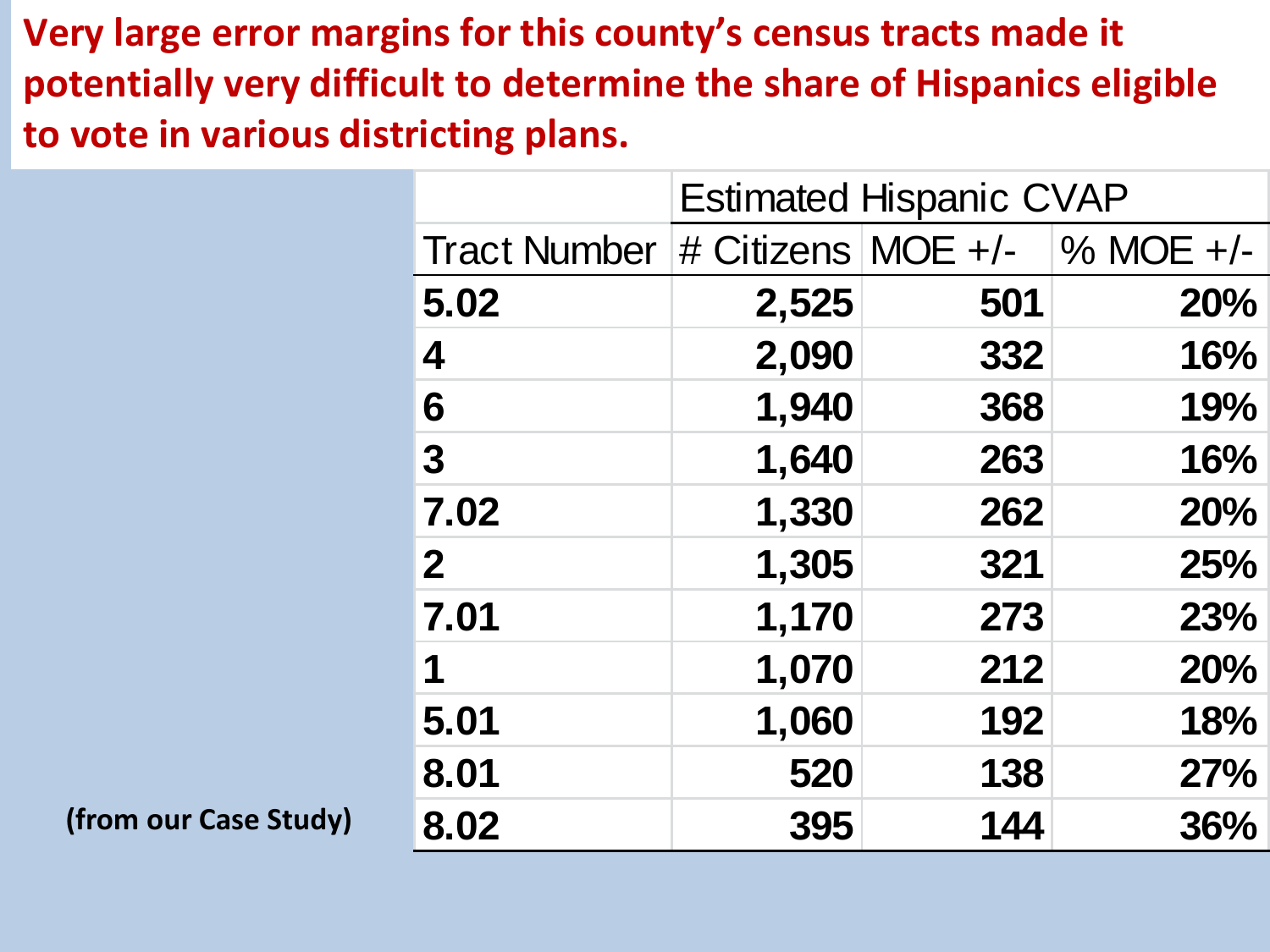### **A Solution = use countywide estimates (although this eliminates geographic variation)**

|                       |                                     | <b>Estimated Hispanic CVAP</b> |     |              |
|-----------------------|-------------------------------------|--------------------------------|-----|--------------|
|                       | Tract Number   # Citizens   MOE +/- |                                |     | $\%$ MOE +/- |
|                       | 5.02                                | 2,525                          | 501 | <b>20%</b>   |
|                       | 4                                   | 2,090                          | 332 | 16%          |
|                       | 6                                   | 1,940                          | 368 | 19%          |
|                       | 3                                   | 1,640                          | 263 | 16%          |
|                       | 7.02                                | 1,330                          | 262 | <b>20%</b>   |
| Countywide            | $\mathbf{2}$                        | 1,305                          | 321 | <b>25%</b>   |
| <b>HCVAP share of</b> | 7.01                                | 1,170                          | 273 | 23%          |
| $HVAP = 69%$          | 1                                   | 1,070                          | 212 | <b>20%</b>   |
|                       | 5.01                                | 1,060                          | 192 | 18%          |
|                       | 8.01                                | 520                            | 138 | 27%          |
| (from our Case Study) | 8.02                                | 395                            | 144 | 36%          |
|                       | <b>Countywide</b>                   | 14,115                         | 839 | 6%           |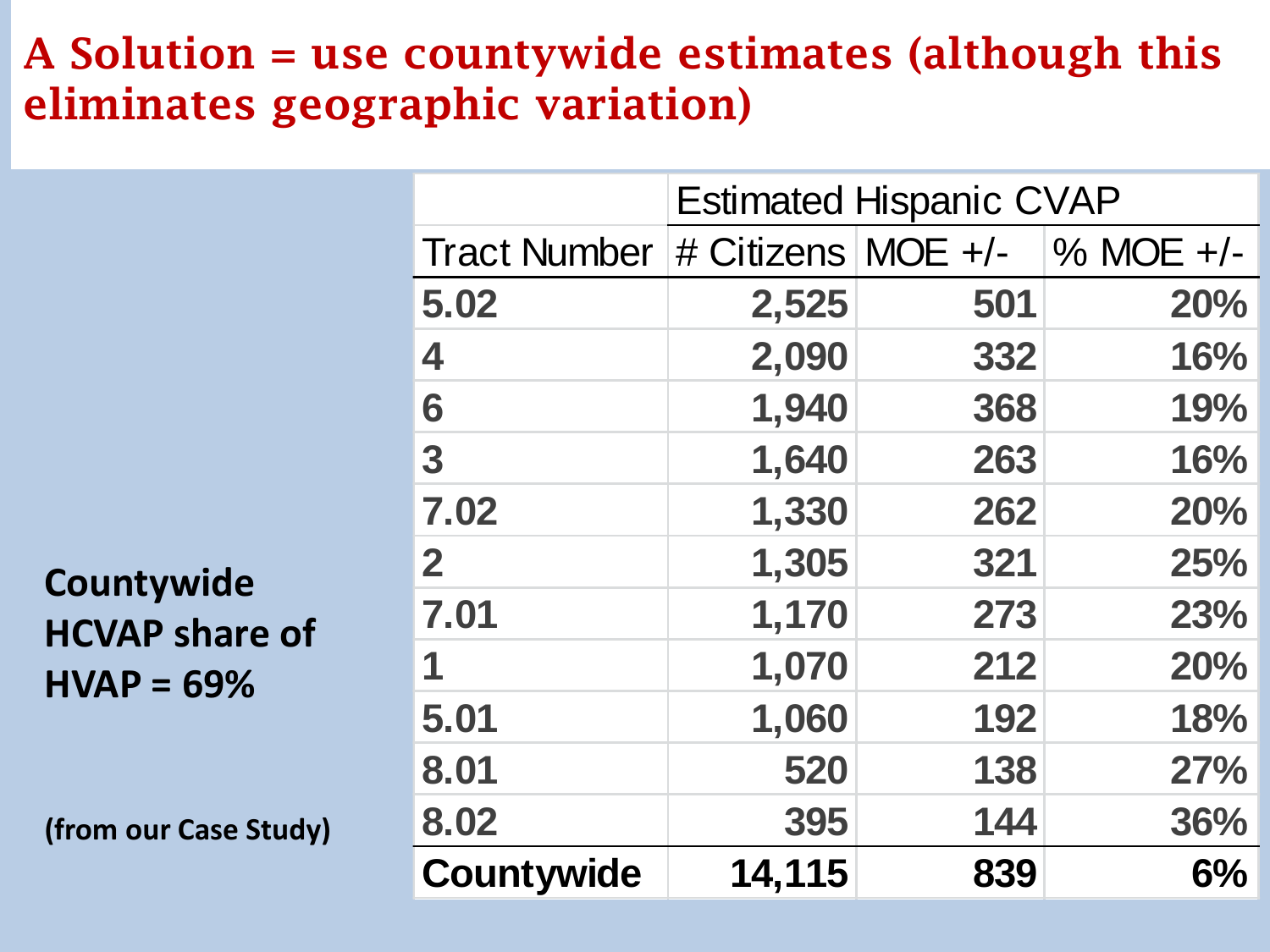**3. Recommended procedure: Follow Census Bureau (Compass Guide) recommendations when aggregating estimates across geographic areas or population subgroups.**

## **(especially under litigation)**

**http://www.census.gov/acs/www/Downloads/ handbooks/ACSResearch.pdf**

A Compass for Understanding and Using **American Community Survey Data** What Researchers Need to Know



USCENSUSBUREAU Helping You Make Informed Decisions

**U.S. Department of Commerce** 



Issued

May 2009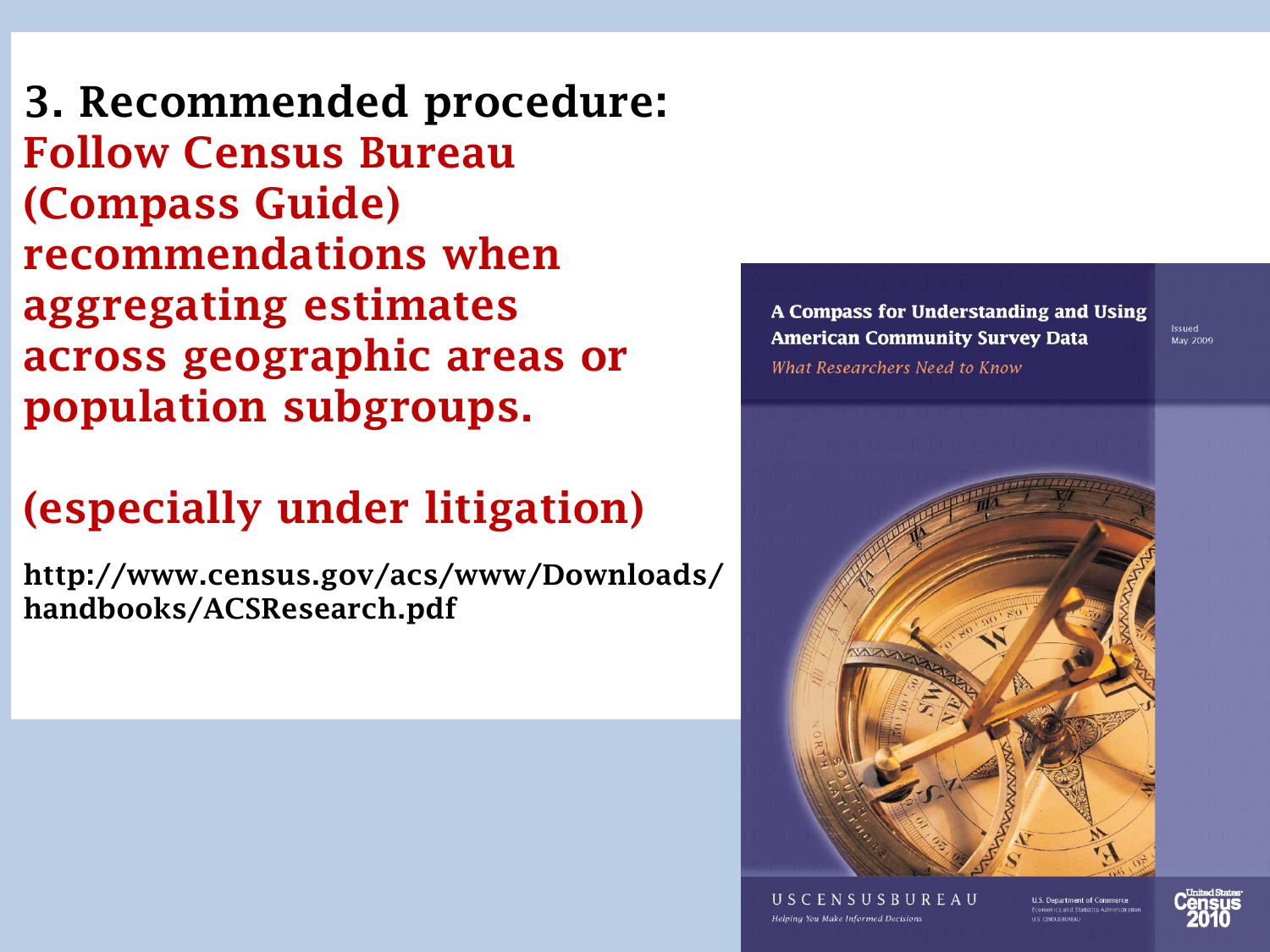# **Example**

- **Districting plan under litigation**
- **Need to be able to compare plans and assess compliance with VRA**
- **Need to compute confidence intervals for the estimates**
- **As a result of calculating CVAP rates carefully, being aware of MOEs, and computing confidence intervals, one can develop a chart like this…..**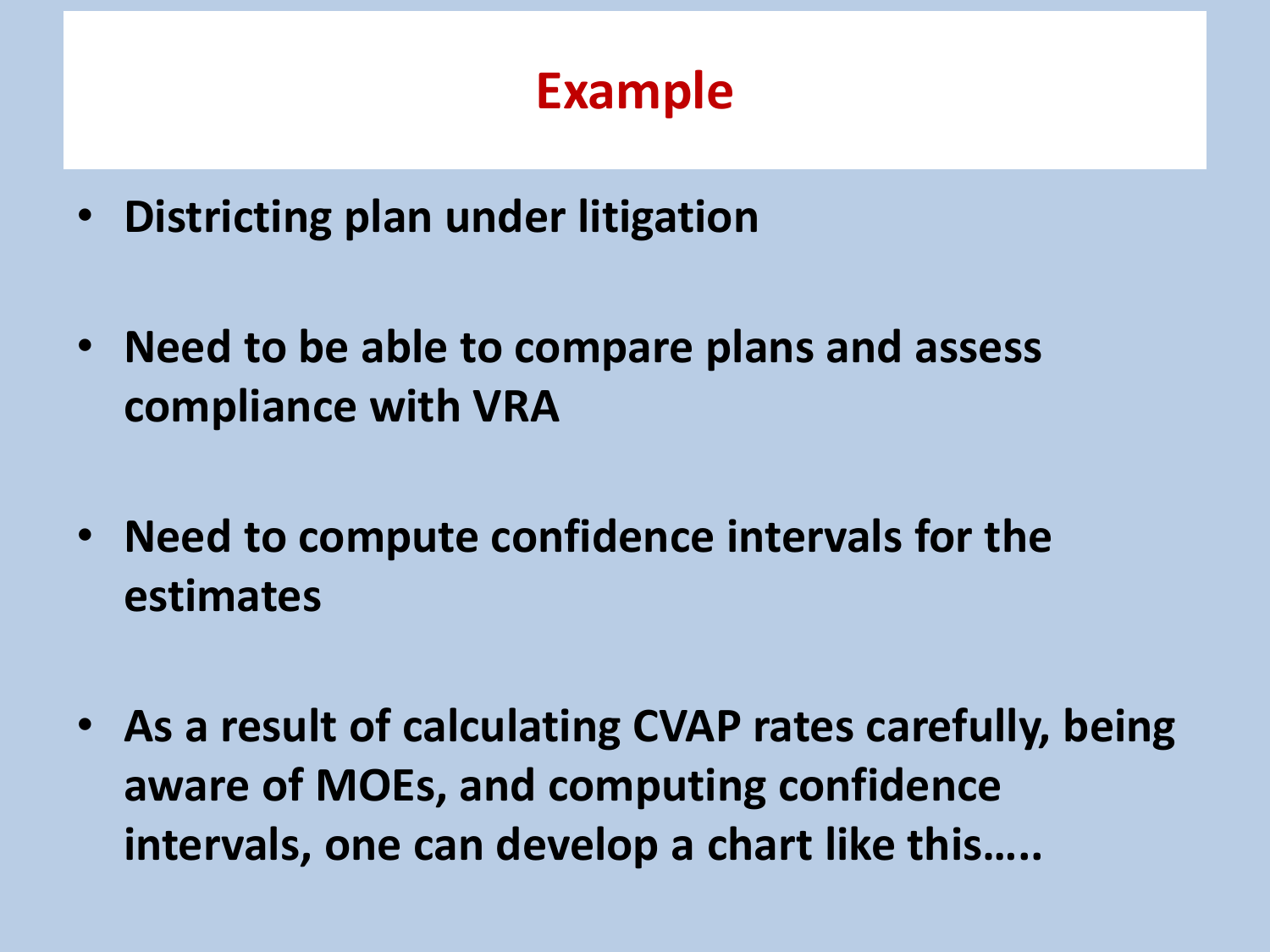# **Example of confidence intervals used to compare two possible plans (for litigation)**



**Estimated Hispanic Share of CVAP, with 90% Confidence Intervals**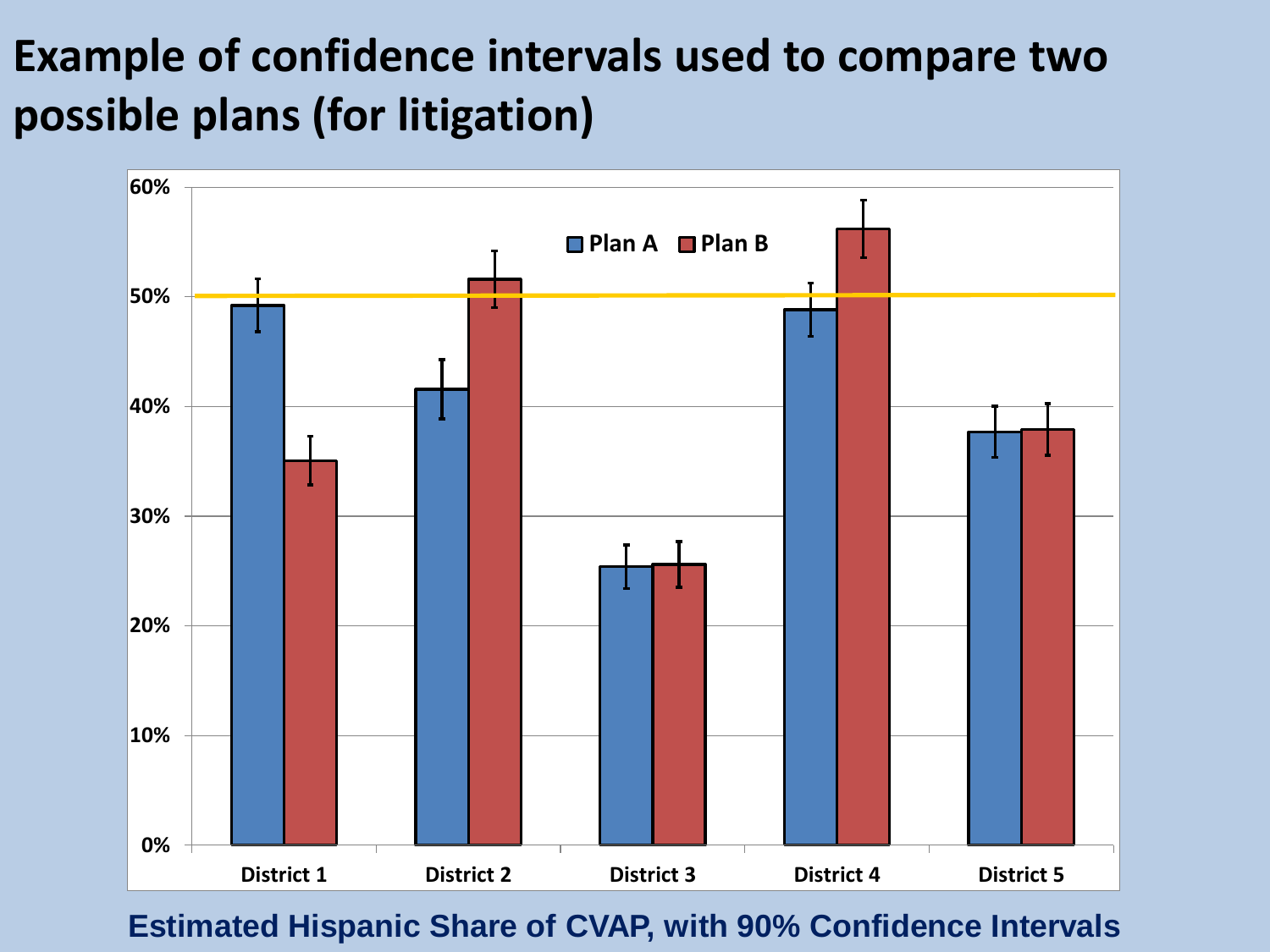# **Conclusions**

*ACS citizenship estimates can be used in various ways, and our work emphasizes the importance of making choices based on a detailed understanding of the characteristics and limitations of the survey.* 

*But it's really complicated to use the estimates properly! The Census Bureau should consider:*

- *adding VAP estimates to the ACS Special Tabulation files for Census tracts and block groups*
- *Offering 10-year ACS releases to reduce errors for Census tracts and block groups*